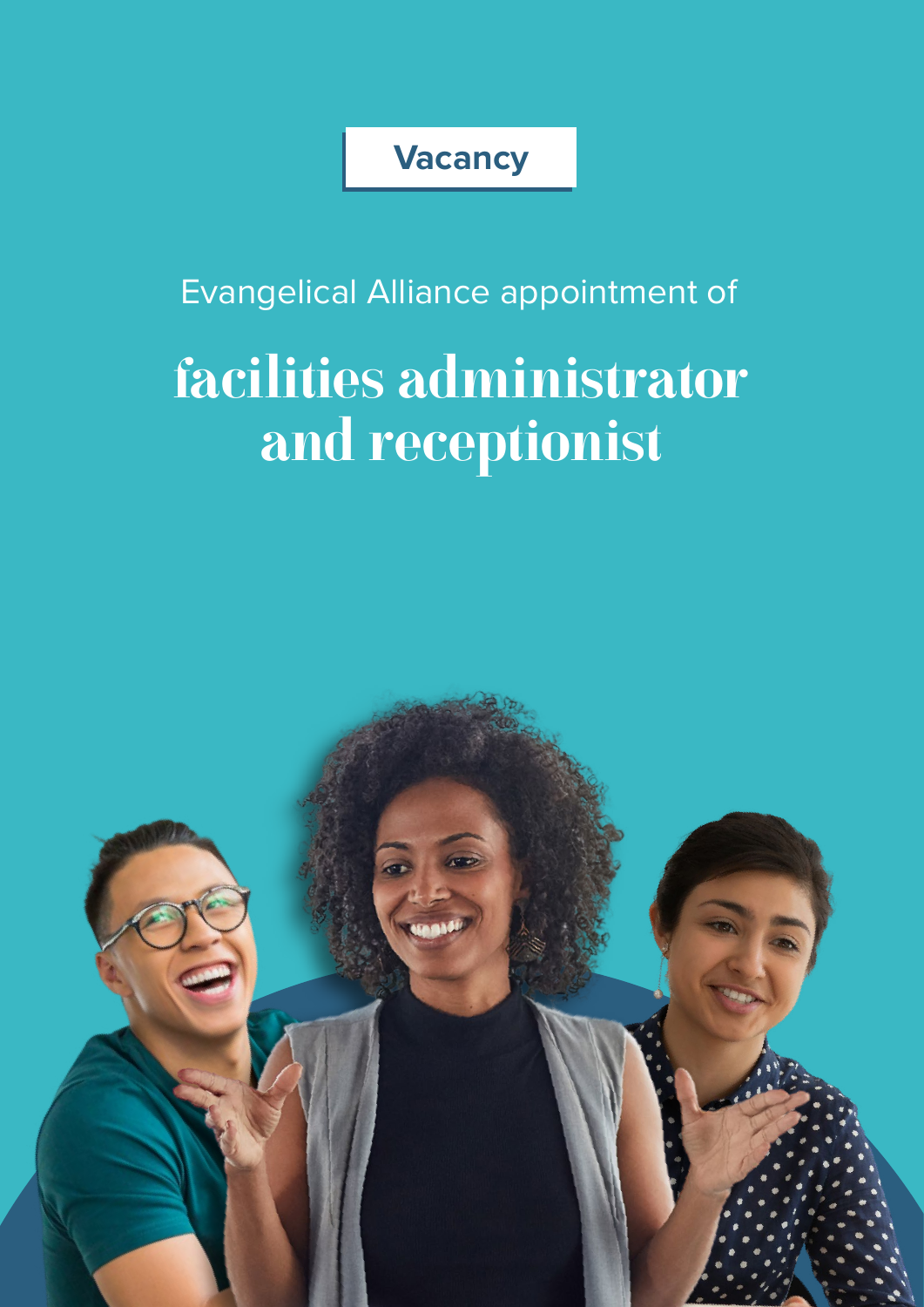# Contents



4 **About** the Evangelical Alliance



10 **Annual report** 2020-2021

14 **Terms & conditions** and how to apply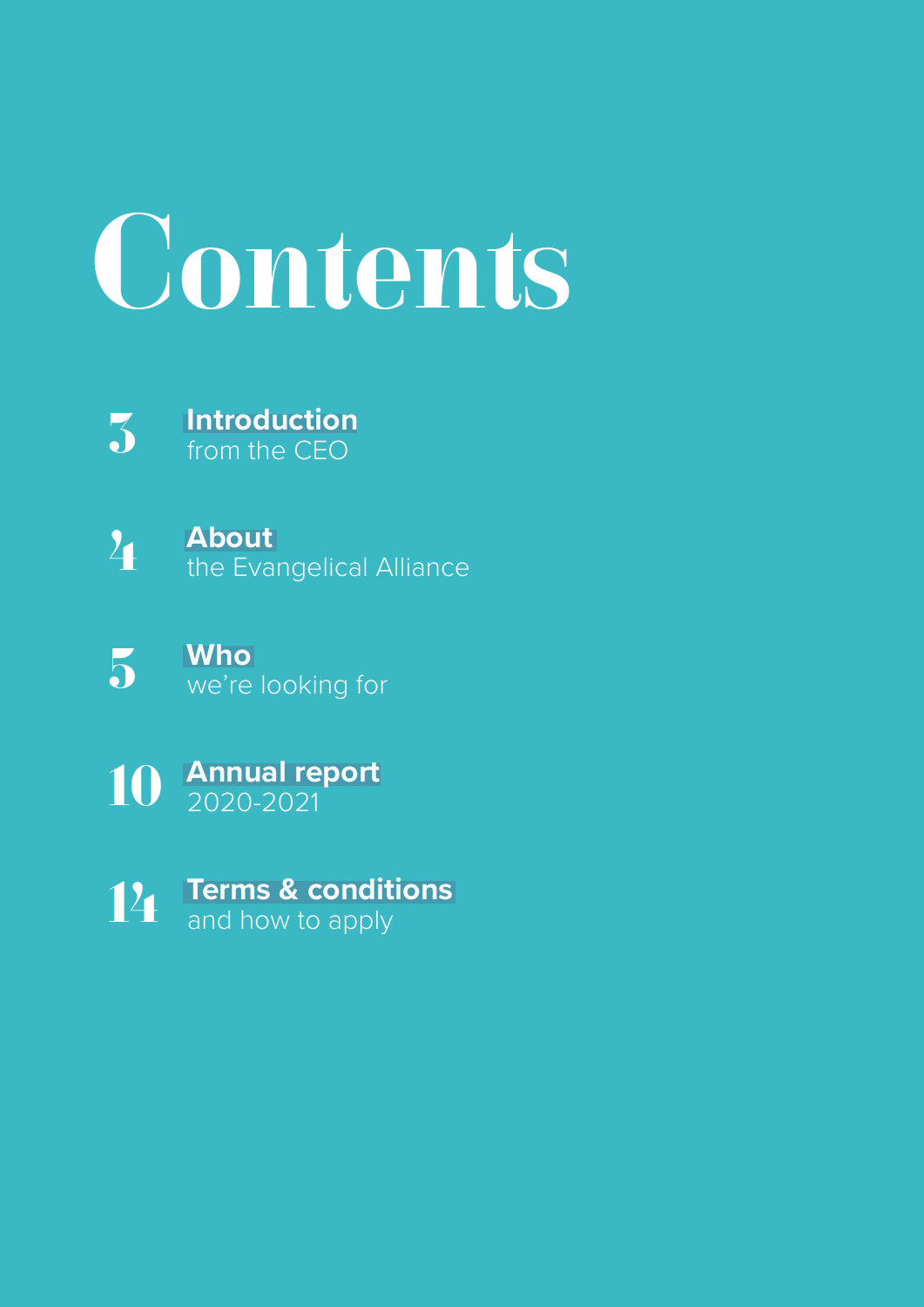

# Introduction from the CEO

The Evangelical Alliance is the largest and oldest body serving evangelical Christians in the UK. Since 1846, we've been uniting Christians and making their voices heard in the corridors of power. We've also been equipping churches for mission; inspiring them to drive the spiritual, social and physical transformation of their communities.

In John 17 – the final prayer of Jesus – Christ prays: "I in them and you in me—so that they may be brought to complete unity. Then the world will know that you sent me and have loved them even as you have loved me." We believe that the unity Jesus prayed for is reflected in the church coming together, setting aside denominational differences, and working together for the gospel.

This is an exciting and challenging time to be a part of this organisation that I'm so privileged to lead. Our annual report, included in this document, gives you a flavour of the projects, programmes and campaigns that we've been involved in over the past year and just how we are making a difference. The global pandemic has changed everything, but we remain committed to our vision of together making Jesus known.

Thank you for taking the time to consider applying to the Evangelical Alliance. We're praying that God brings the right people to us.

Conin Cala

**Gavin Calver** CEO Evangelical Alliance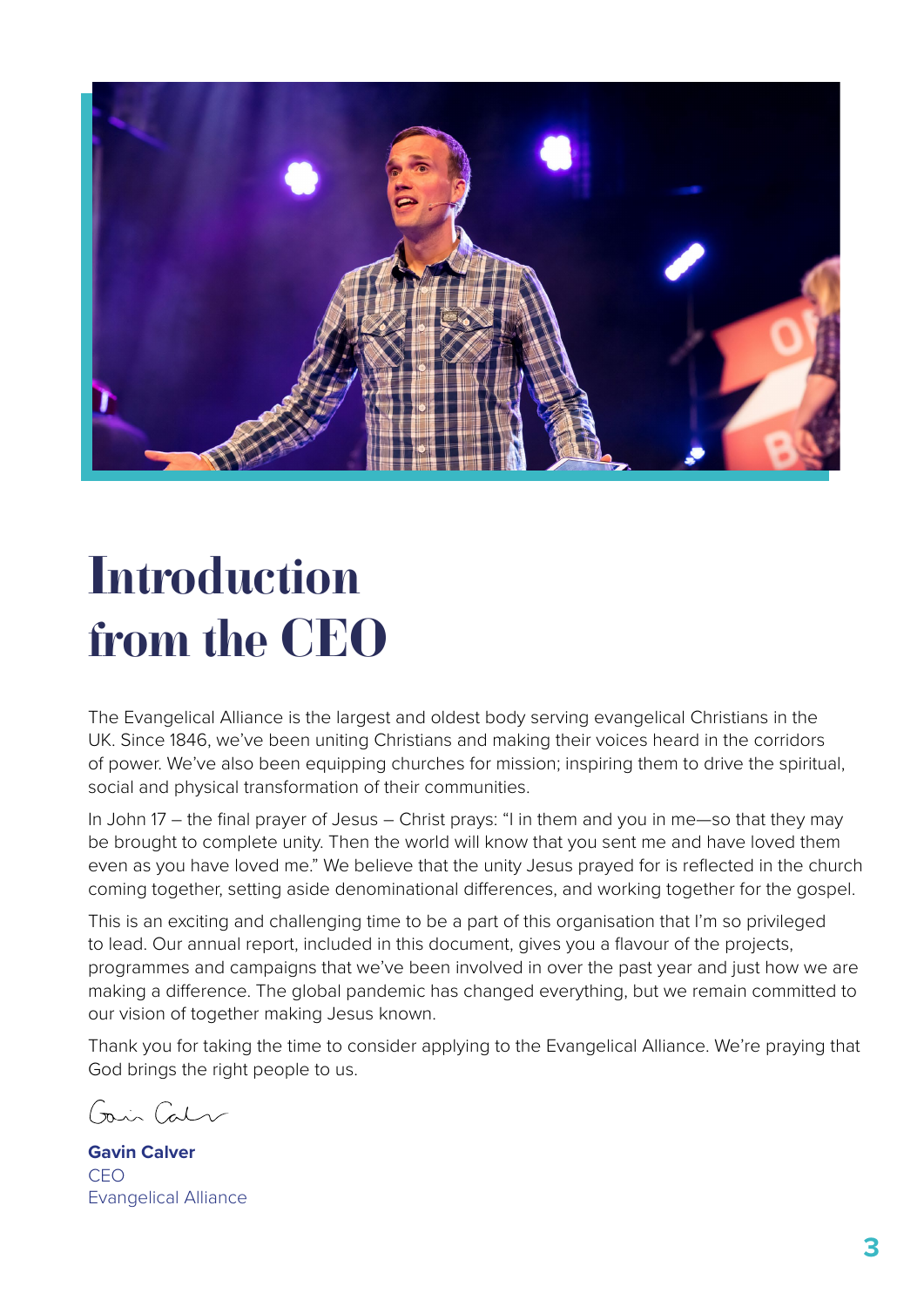# About the Evangelical Alliance

**The Evangelical Alliance joins together hundreds of organisations, thousands of churches and tens of thousands of individuals for the sake of the gospel. Working across the UK, with offices in London, Cardiff, Glasgow and Belfast, our members come together from across denominations, locations, age groups and ethnicities, all sharing a passion to know Jesus and make Him known. Today our dedication to serving the church, and society at large, is as strong as ever.**

Like the evangelicals who have gone before us – those who abolished the slave trade, those who reformed our justice system, those who championed education for all – we are dedicated to blessing those around us as we worship God with all that we have and all that we are.

Today it is evangelicals who are at the heart of debt counselling, street pastors, night shelters and food-banks. Today it is active evangelical faith that is making a profound difference throughout our communities for the sake of the gospel. We speak up on behalf of those who are maligned and marginalised, affirming freedoms and proclaiming the good news of Jesus in words and in action.

We love Jesus and we want everyone in the UK to be given an opportunity to know Him. We love His church, and we will do all we can to unite evangelicals, building confidence in the gospel and speaking as a trusted voice into society to see it changed for Him.

### **eauk.org**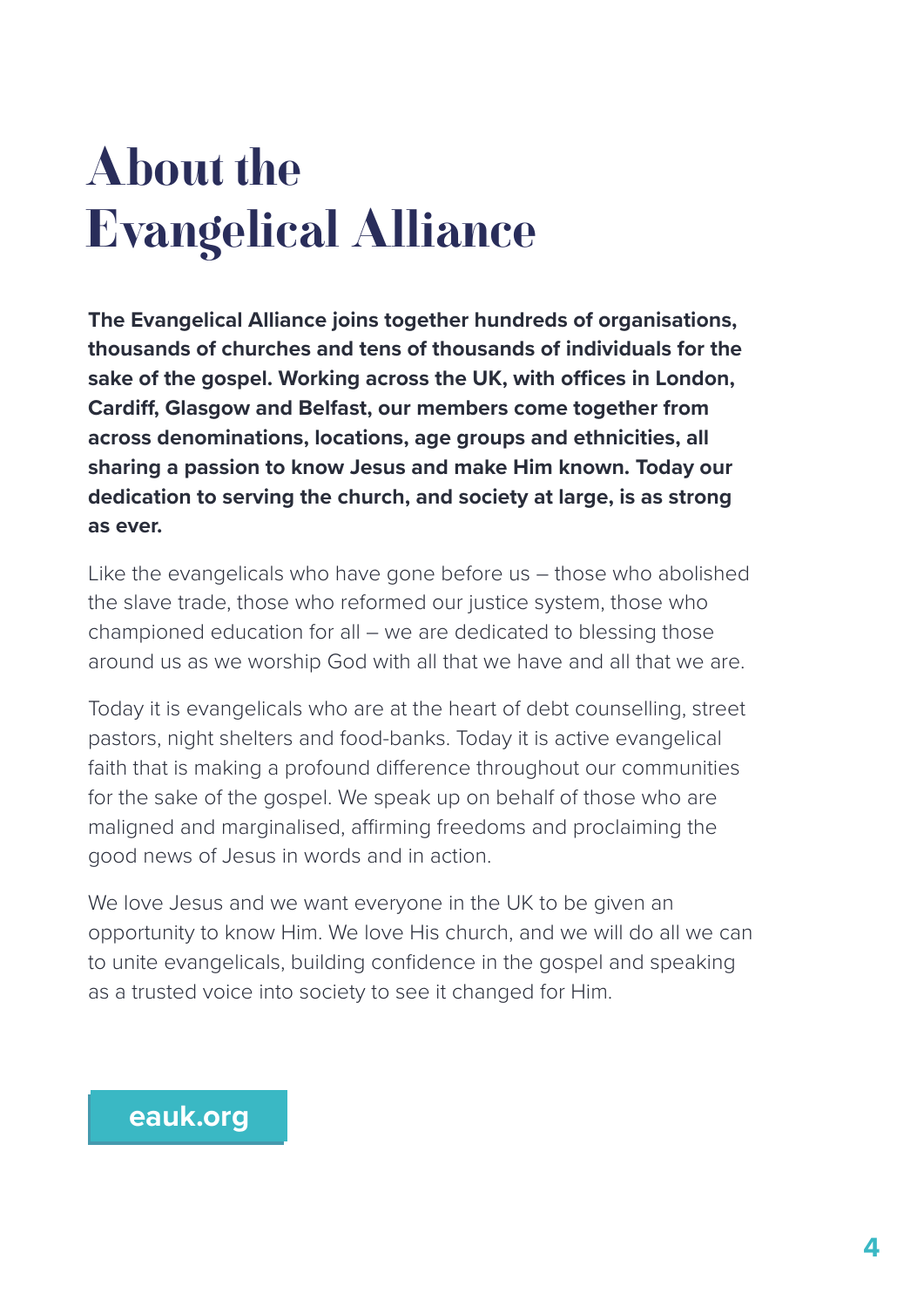# Who we're looking for

The Evangelical Alliance is the largest and oldest body representing the UK's two million evangelical Christians. For over 175 years, we have been bringing Christians together and helping them to listen to, and be heard by, government, media and society.

We aim to serve, strengthen and unite the evangelical church, and our staff working from our resource centre in Kings Cross play a crucial role in enabling and supporting that work. We are currently looking for a facilities administrator and receptionist to join our team with primary responsibility, as the first point of contact for callers and visitors, to provide a welcoming and well-functioning office. You will be a people person, an enthusiastic team player with good attention to detail and a can-do approach. You will have excellent organisational, written and communication skills and be flexible to the needs of the organisation with the ability to multi-task and manage a busy workload.

You will have previous reception, facilities or customer service experience, love to troubleshoot and think of creative solutions and enjoy tackling maintenance issues and liaising with service providers as necessary. Providing high service standards will be a top priority for you.

If this role interests you, please be in touch.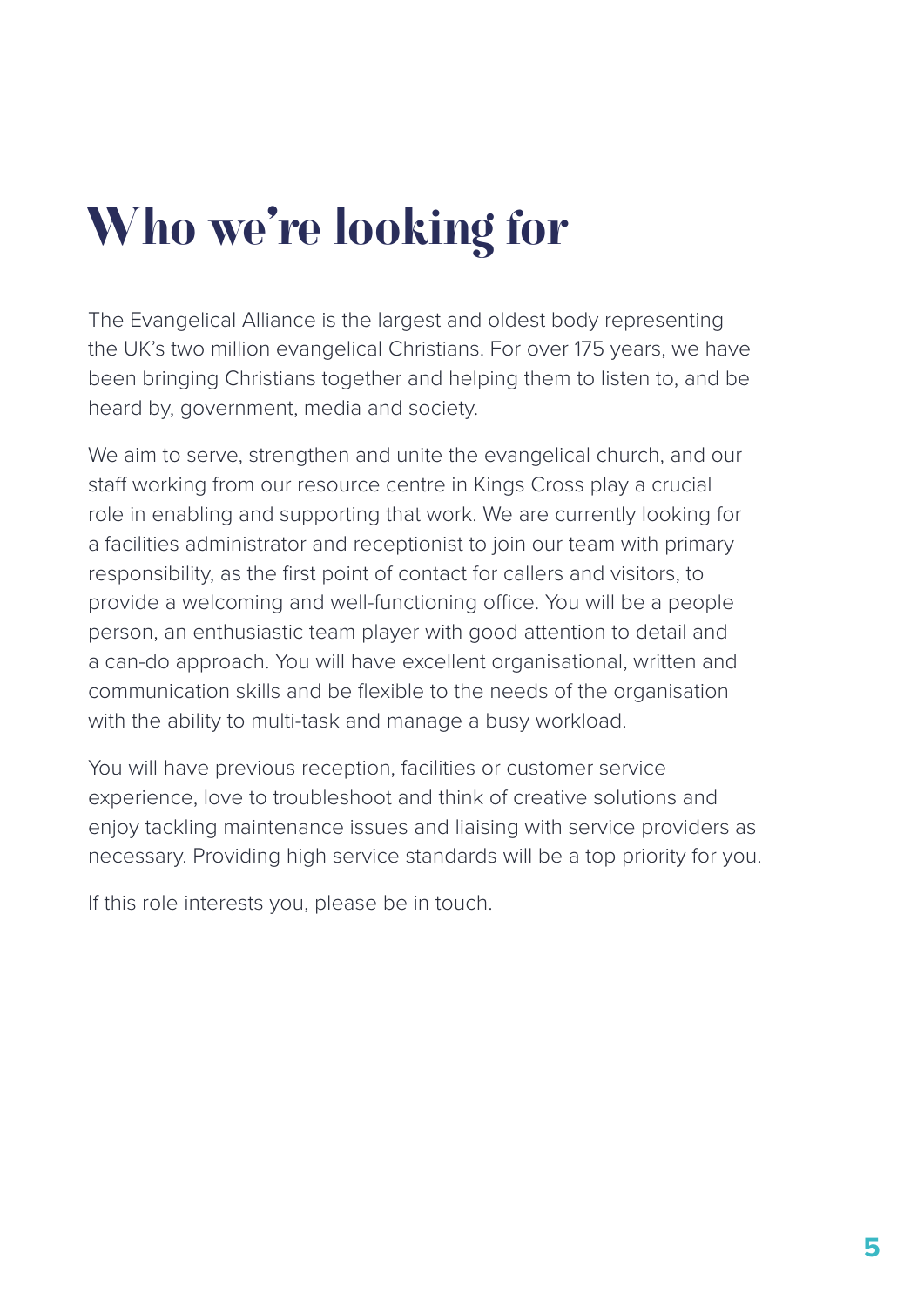# About the role

| <b>Job title:</b> | Facilities administrator and receptionist |
|-------------------|-------------------------------------------|
| Responsible to:   | Director of finance and operations        |

#### **Overall purpose**

- To provide a warm, welcoming and efficient service for all who visit, telephone or use the meeting rooms facilities at 176 Copenhagen Street.
- To ensure the effective maintenance, general upkeep and security and operation of 176 Copenhagen Street, in liaison with the director of finance and operations.
- To provide administrative support, particularly to the membership team.

#### **Main responsibilties**

- As the first point of contact, manage and maintain an efficient and welcoming reception service providing a positive experience for telephone callers and personal visitors to Copenhagen Street, directing them as required.
- Responsible for all reception and meeting room equipment and furniture ensuring upkeep to high standards. Conduct daily office checks to ensure facilities services are in place and safe and secure.
- Responsible for room booking, including set up of IT and correct room layouts and invoicing of refreshments after events. Encouraging donations where appropriate.
- Answer and process incoming telephone calls, resolving queries and redirecting as required.
- Receive, sort and distribute incoming post and deliveries and despatch outgoing post and parcels via couriers including Evangelical Alliance publications and merchandise as required.
- Order and maintain stationery and other consumables, mindful of environmental issues including monitoring of budget as required.
- Monitor and review maintenance, security and cleaning contracts for the building under the direction of the director of finance and operations. Will liaise with the cleaner/cleaning company on a regular basis to ensure high standards of service are maintained.
- Ensure appropriate servicing and regular checks of the building and its infrastructure are undertaken, liaising with suppliers, providers and tradespeople as necessary. Provide regular meter readings to the finance team.
- Maintain an accurate log of IT equipment, including desk top computers, laptops, phone systems and printers in liaison with the executive assistant (finance and operations) and liaising with contractors as appropriate.
- Train other appropriate staff in reception duties and draw up rota cover for holidays.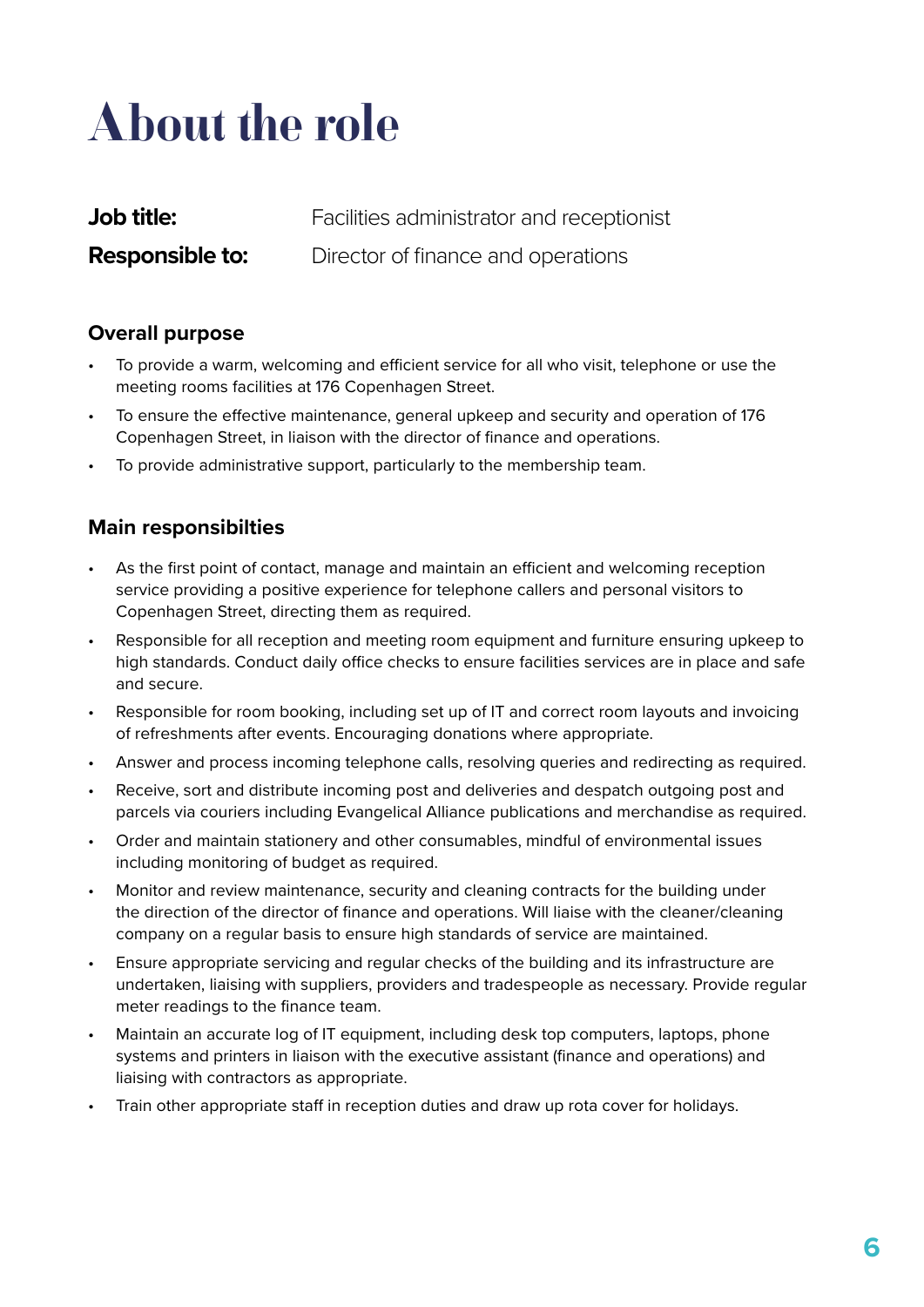- Responsible for the kitchen and catering, including food hygiene and health and safety of same. Monitor and order kitchen supplies as appropriate.
- Provide admin support as part of the wider administrative support team, including to the director of finance and operations and the membership team lead.
- Assist the membership team with enquiries, processing applications and membership renewals.
- Update member details on the CRM and assist with membership mailings.
- Act as fire officer, undertaking regular checks of systems and processes, and as first aider.
- Provide health and safety training for new staff.
- Any other tasks as directed by the director of finance and operations or the head of people.

#### **There are some activities which apply to all members of staff and these are listed below:**

- To further the aims and objectives of the Evangelical Alliance
- To undertake training/personal development through participation in the Evangelical Alliance's performance review programme
- To manage one's own learning and contribute to the learning of others
- To take part in other Evangelical Alliance activities arranged centrally or by other teams where appropriate

This post is subject to an Occupational Requirement that the post holder is a committed evangelical Christian under Part 1 of Schedule 9 to the Equality Act 2010.

May 2022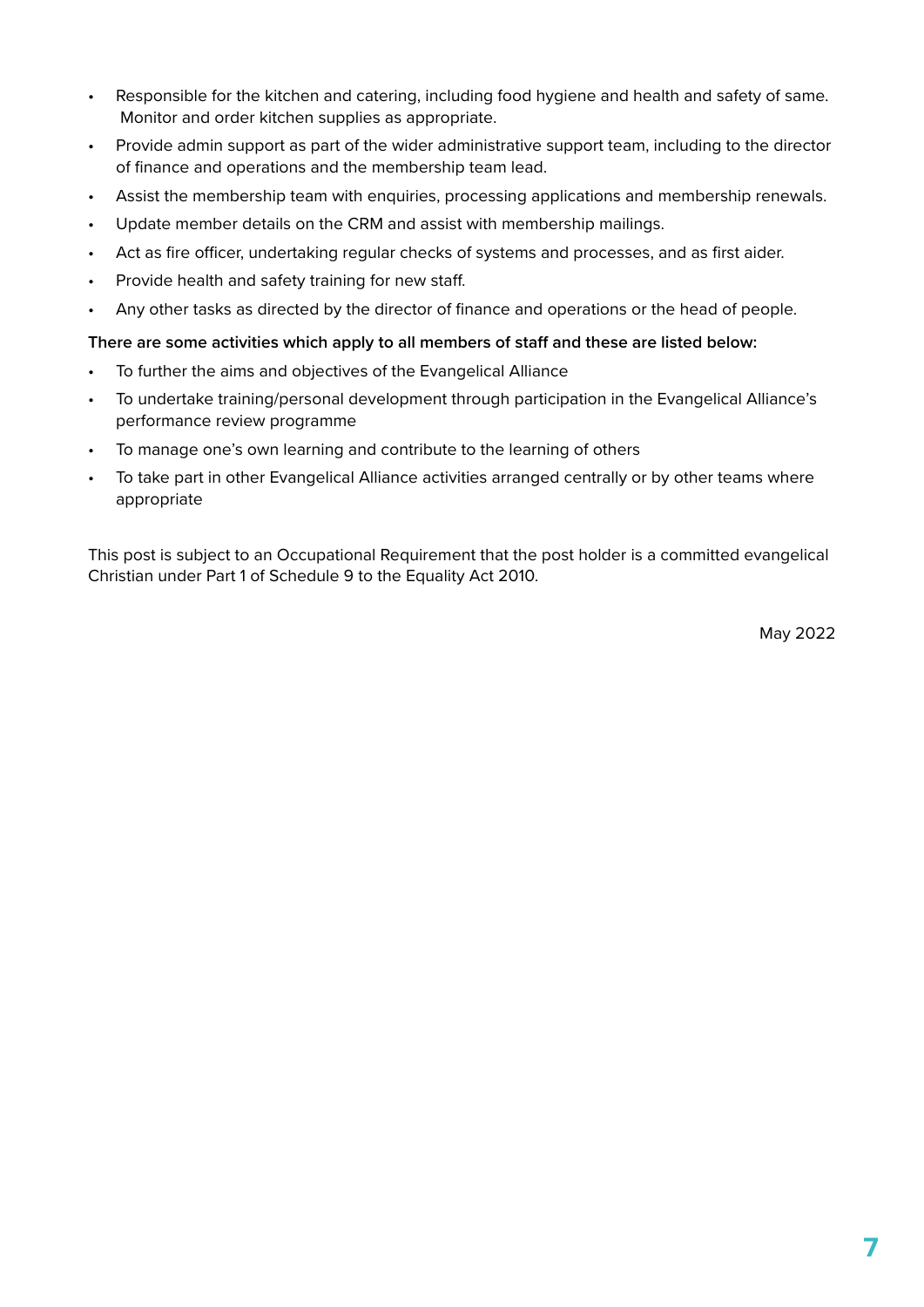### About you Your experience, skills and abilities

*The role of the facilities administrator and receptionist requires a committed Christian who can demonstrate the following that will be tested at Application (A), Interview (I) and Exercise (E):*

#### **E** = Essential **/ D** = Desirable

#### **Your education/ training:**

• Educated to at least level 3 (A level equivalent) or relevant experience – **E** (AI)

#### **Your experience:**

- Previous customer services/reception/facilities operations experience **E** (AI)
- Office experience managing both external and internal relationships **E** (AI)
- Experience in liaising with suppliers and contractors **D** (AI)

#### **Your skills/abilities:**

- Good standard of literacy and numeracy with excellent interpersonal skills and ability to communicate at various levels – **E** (AIE)
- Excellent organisational and administrative skills, with the ability to use initiative, prioritise and multi-task – **E** (AIE)
- Confidence in the use of MS Office **E** (AIE)
- Good attention to detail with the ability to work to deadlines and under pressure **E** (AIE)
- Able to work effectively, both unsupervised and as part of a team **E** (AI)
- Able to troubleshoot issues and positively influence outcomes **E** (AI)
- Knowledge of health and safety procedures and risk assessments **D** (AI)
- Ability to tackle small maintenance issues and think of creative solutions **D** (AI)

#### **Your personal qualities:**

- Self-motivated and hardworking with a can-do attitude **E** (AI)
- Relational, with the ability to interact confidently, courteously and effectively with a wide range of people – **E** (AI)
- Approachable, offering flexibility and willingness to be involved in a range of tasks **E** (AI)
- Ability to remain calm under pressure **E** (AI)
- Willingness to work occasionally outside of normal working hours **E** (AI)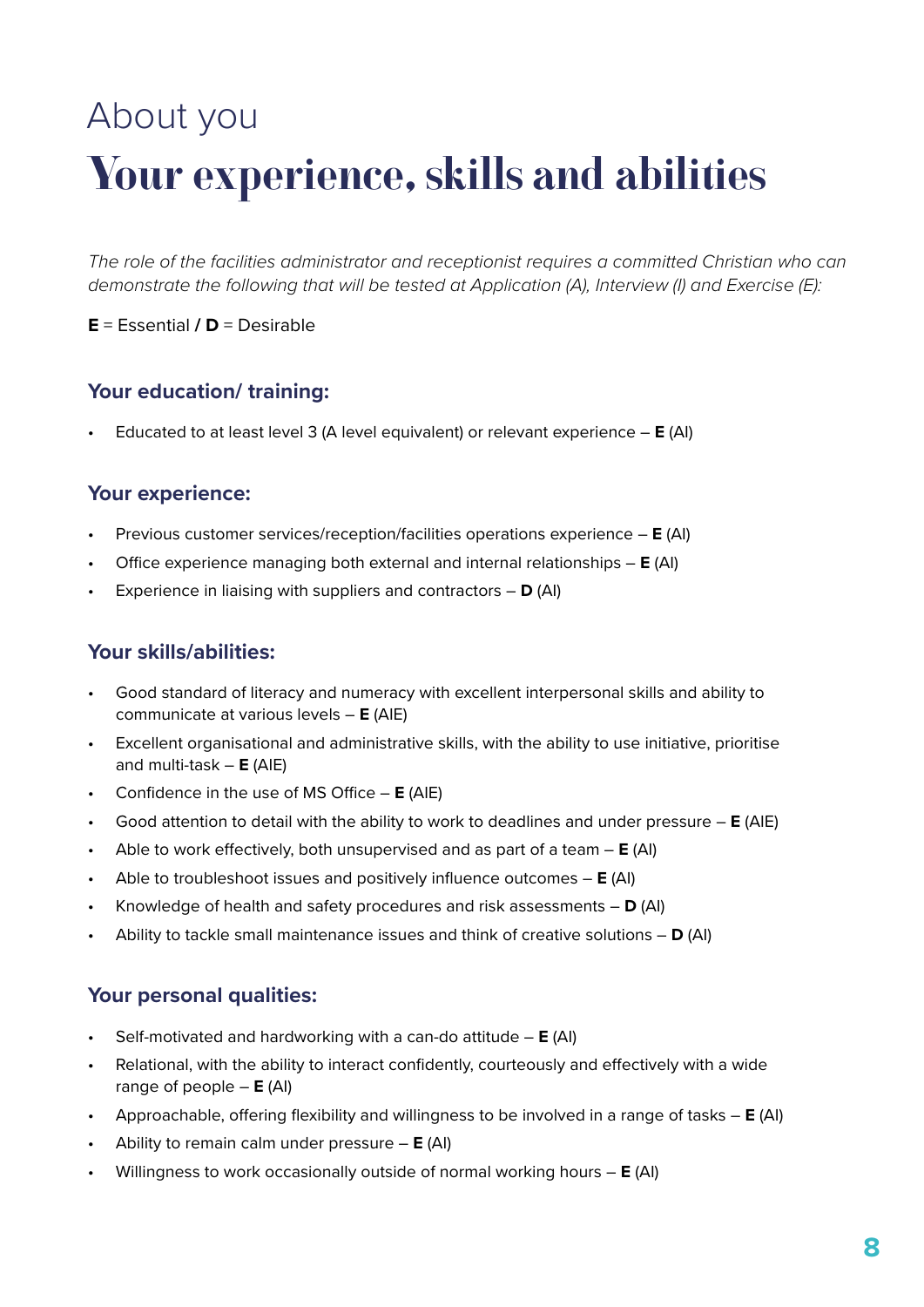Also:

You will be actively engaged in an evangelical church. You will be comfortable sharing about Jesus and your relationship with Him and applying your faith to your areas of expertise. You will be expected on occasion to lead prayer times, to pray for the organisation's work with others, and to minister to other staff.

Having read the Evangelical Alliance's [Basis of Faith](https://www.eauk.org/about-us/how-we-work/basis-of-faith) you'll be able to confidently say that you're an evangelical.

You'll also be fully on board with the Evangelical Alliance's Ethos Statement and Code of [Conduct.](https://www.eauk.org/jobs/ethos-statement-code-of-conduct)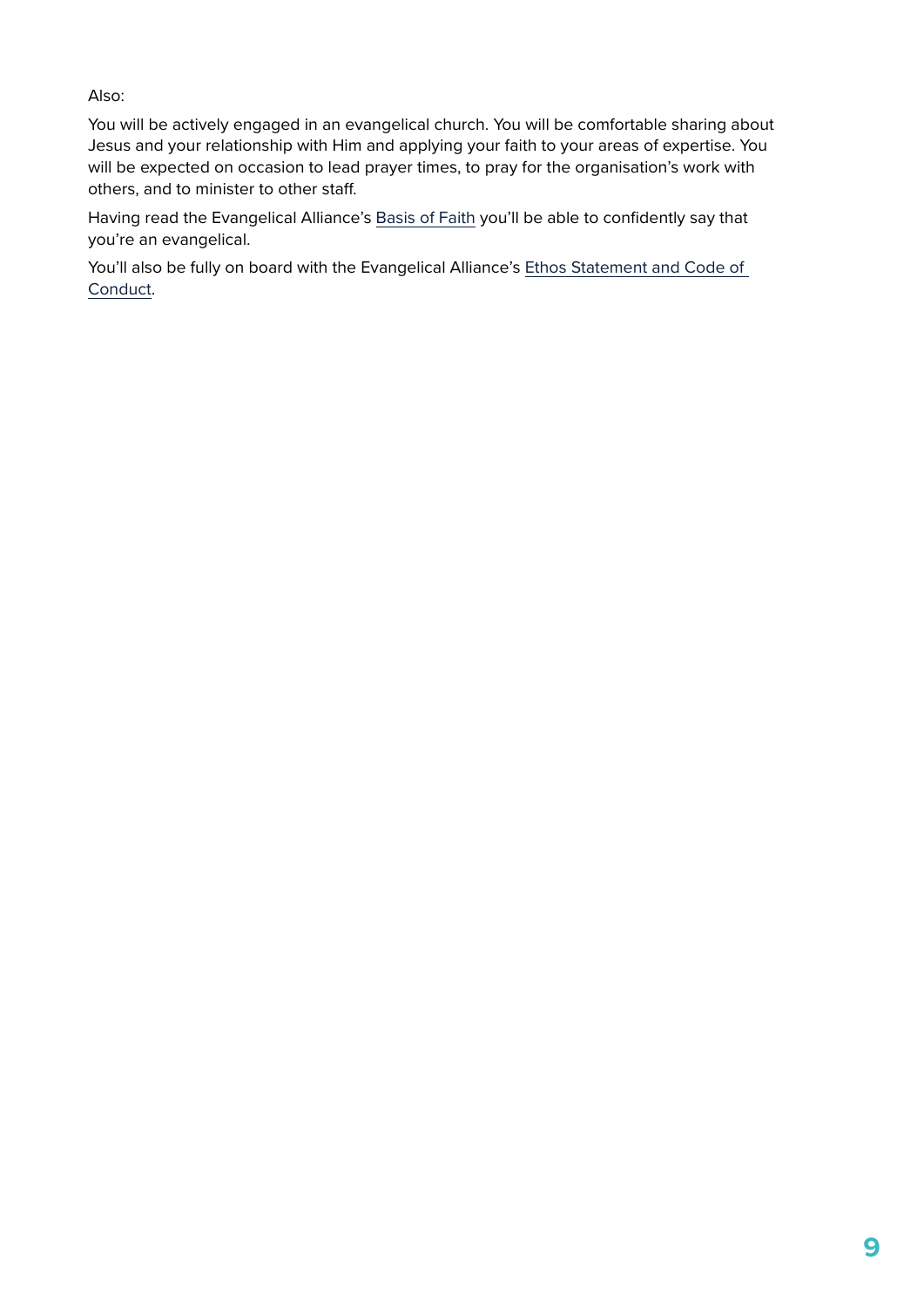# Evangelical Alliance annual report 2020–21 highlights

### **A word from our CEO**

It's been a year like no other. Less than six months into my role leading the Evangelical Alliance, I couldn't have imagined that a pandemic would sweep across the UK, changing so much in every way. With church buildings closed and people in such great need, the church found itself needing to reimagine its witness.

It's been amazing to see how many of our members have adapted and seized this opportunity to make Jesus known, however challenging the landscape.

We have sought to support the church through our Changing Church reports and suite of resources, regular contact with members, UK day of prayer, firstever leadership conference and much more.

In the last year, as the church strived to remain spiritually active in lockdown and share the gospel, we created innovative resources to facilitate mission and

showcased unparalleled stories of community impact from churches across the country.

The church has stepped up this year, serving communities in a staggering number of selfless acts of kindness, and we've made political representatives aware by highlighting this outstanding service.

We've spoken up as a brave and kind voice into the corridors of power. Our Being Human project has grown, inspiring all Christians to engage in our culture.

It's incredible to see what the Lord has done. Looking forward, we are keen to help with the social and spiritual rebuilding of the UK post-pandemic and to work alongside all our members in making Jesus known.

Thank you for your support and prayers,

**Gavin Calver** CEO

### **INCOME** £2,673,547 up from £2,640,451 last year

**Legacies** 5.7% **Donations** 88.3% **Other income** 3.0% **Trading activities** 2.6% **Investment income** 0.1% **Income from charitable activities** 0.2%

### **EXPENDITURE** £2,132,308 down from £2,615,919 last year

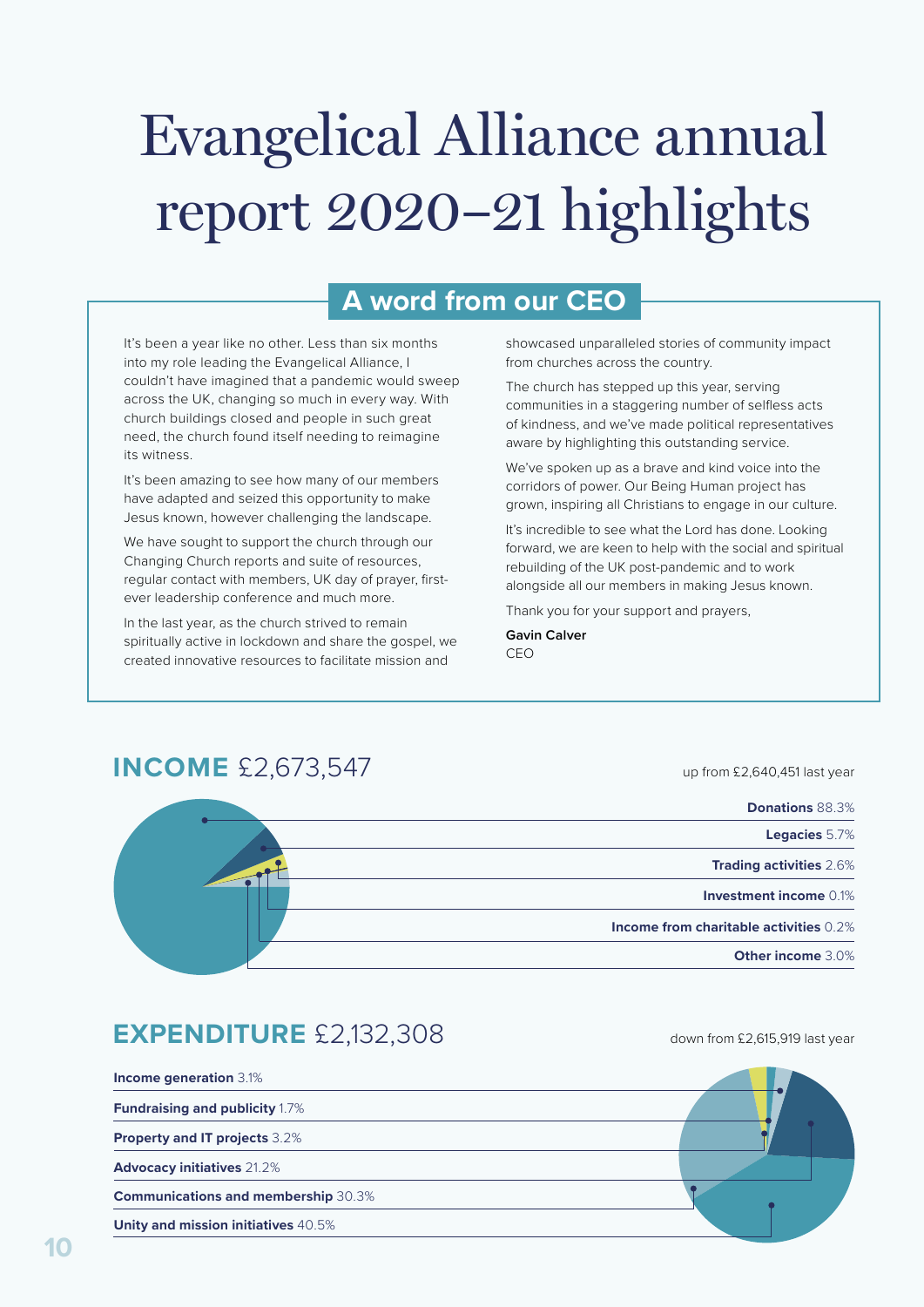### **IN A YEAR OF BAD NEWS,**

## together we shared the gospel

#### **Story bearer sessions**

To equip and inspire Christians to share their faith with their friends online during the pandemic, we launched a weekly interactive Facebook Live event where evangelists and leaders shared wisdom, experience and advice.

#### **Remember When**

The Great Commission team saw the importance of peer evangelism during the pandemic. They developed a sermon series and small group resource that doesn't assume prior experience but encourages people to reflect on their journey of faith and use those stories to witness among friends and family.



This resource helps to change people's perspectives of evangelism from being something evangelists do to something they can do.

– Marcus Mak, Christ Church Felixstowe

**THE LIVE CONVERSATIONS GENERATED** 40,000+  $V = 2,500+$ 

#### **Young adults**

We're committed to helping the local church reach young adults. In the past, they were dubbed the

'missing generation' in our churches,

but during the pandemic, large numbers of young adults prayed regularly or joined church services online. We produced Is the 'missing generation' still missing? a report with blogs and videos to help the church reflect on the changes and opportunities brought about by coronavirus in this ministry area.

**LEADERS VIEWED IS THE 'MISSING GENERATION' STILL MISSING? IN ITS FIRST MONTH**



### **IN A YEAR OF CONTENTION,**

### together we've raised our voices

#### **Public policy**

We engaged with policy development on marriage laws and hate crime, plus government consultations, parliamentary enquiries and policy development on a wide range of issues, including responding to consultations on gambling laws and at-home abortion.

#### **Being Human**

Alongside the research phase of the wider three-year Being Human project, which seeks to help everyday Christians understand, articulate and participate in the biblical vision of what it means to be human, we also released season two of the Being Human podcast.

 **"Thought-provoking. Very relevant and topical; love the way current issues in our society are linked to biblical truth." – iTunes review** 

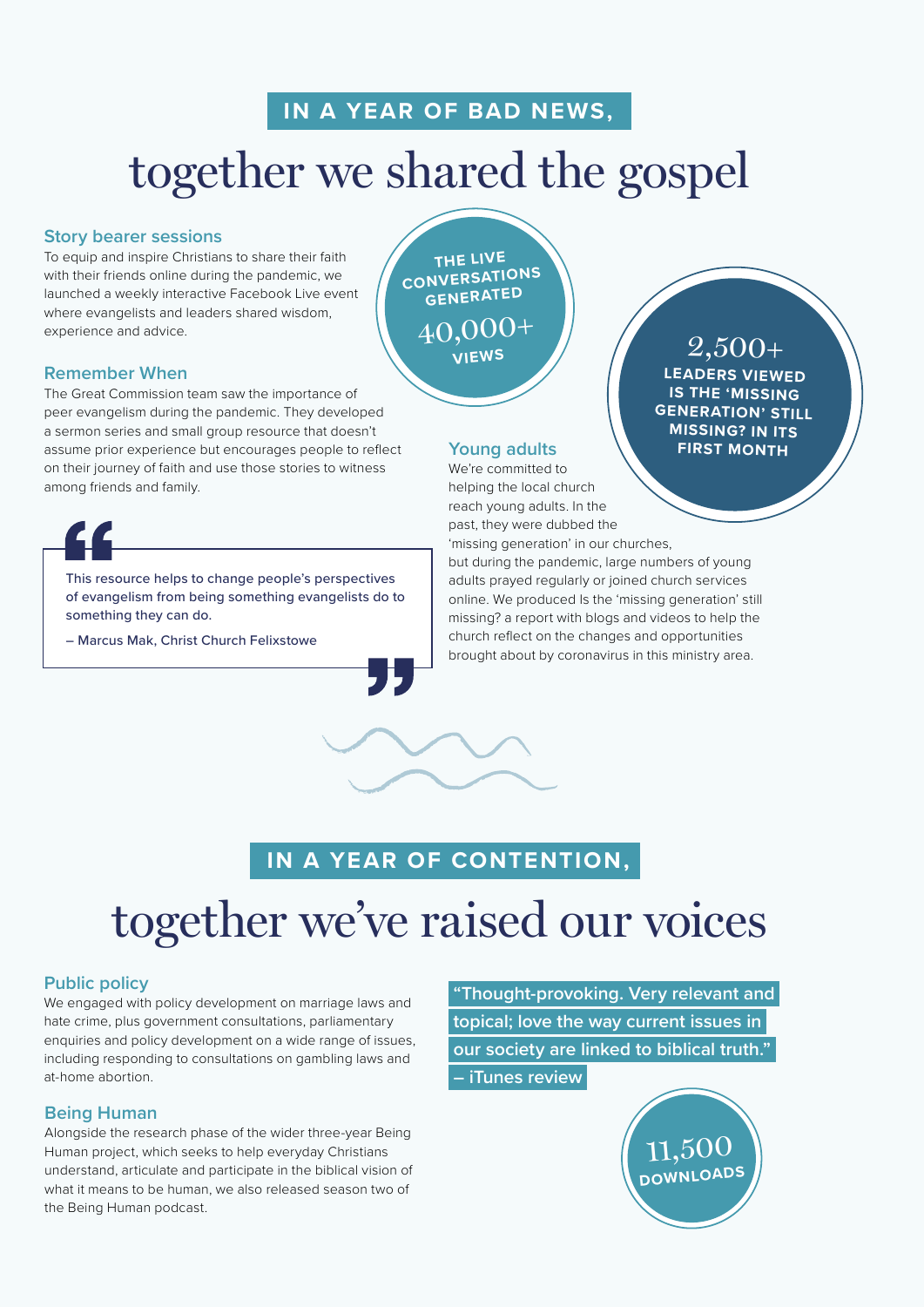### **IN A YEAR OF CHALLENGES,**

### together we prayed

#### **UK day of prayer**

In response to our members' request, we called a UK-wide day of prayer in as the second wave of infections gripped the UK and beyond, working together with networks, denominations and churches to bring people together to pray.

#### **Lament**

A spoken word video: a cry of grief for that which had been lost during the pandemic, which also expresses the hope found in the Christian faith, made freely available for churches to use.





### **IN A YEAR OF ADVERSITY,**

# together we've been a blessing

#### **Stories of Hope Scotland**

We launched a report revealing that the church in Scotland delivered more than 200,000 acts of support to more than 55,000 people. There were stories of local community partnerships and powerful testimonies. This report was picked up by the media, presented to the Government and ended in a debate and commendation in the Scottish Parliament, highlighting the amazing impact of the church.



I was very pleased to hold a members' debate on the @EAScotland report, Stories of Hope, which shows the huge impact churches have had in delivering support and responding to the needs of their communities during lockdown.

– MSP Jeremy Balfour on Twitter

#### **Changing church: report and resource suite**

As circumstances changed rapidly, the UK church needed support and representation. We undertook research to inform a suite of resources to meet the church's needs. We represented evangelical churches to government and pressed for sensible measures that permit church activity in a safe and responsible manner and avoid unnecessary restrictions.

#### **Evangelical Alliance Leadership Conference (EALC)**

We hosted our first-ever leadership conference: an evening full of interviews, worship, prayer and talks, with contributions from evangelical Christian leaders from across the UK and beyond.

 **"Well done @EAUKnews #EALC. A whole household edified and blessed this evening. Thank you." – Will Briggs, vicar at the Vine Sheffield, on Twitter**  5,000+

**VIEWS**

 $1,000+$ **DOWNLOADS OF 10 TOP TIPS FOR REOPENING CHURCH RESOURCE**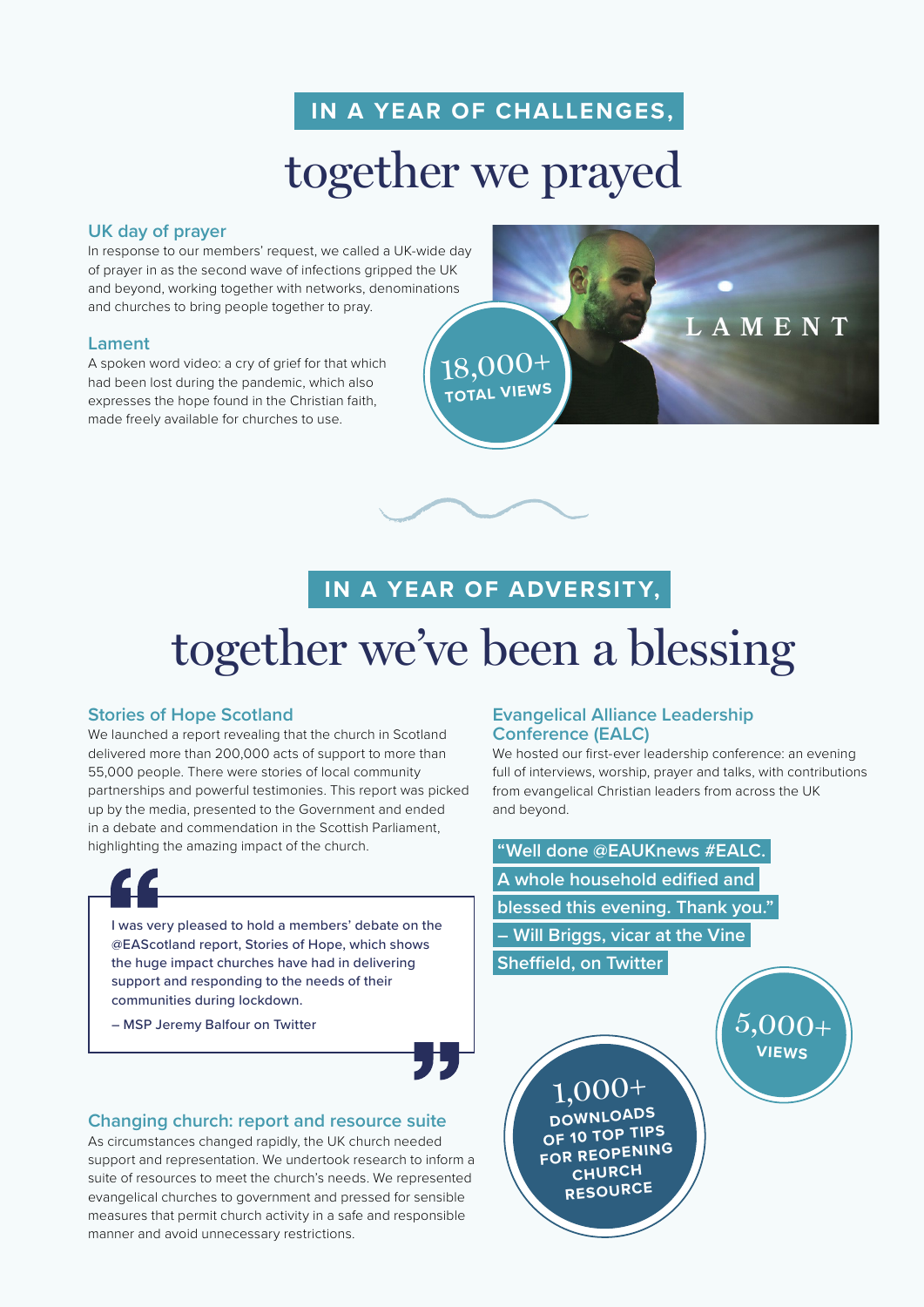May the God of hope



# so that you may OVERFLOW WITH HOPE

### by the power of the Holy Spirit.